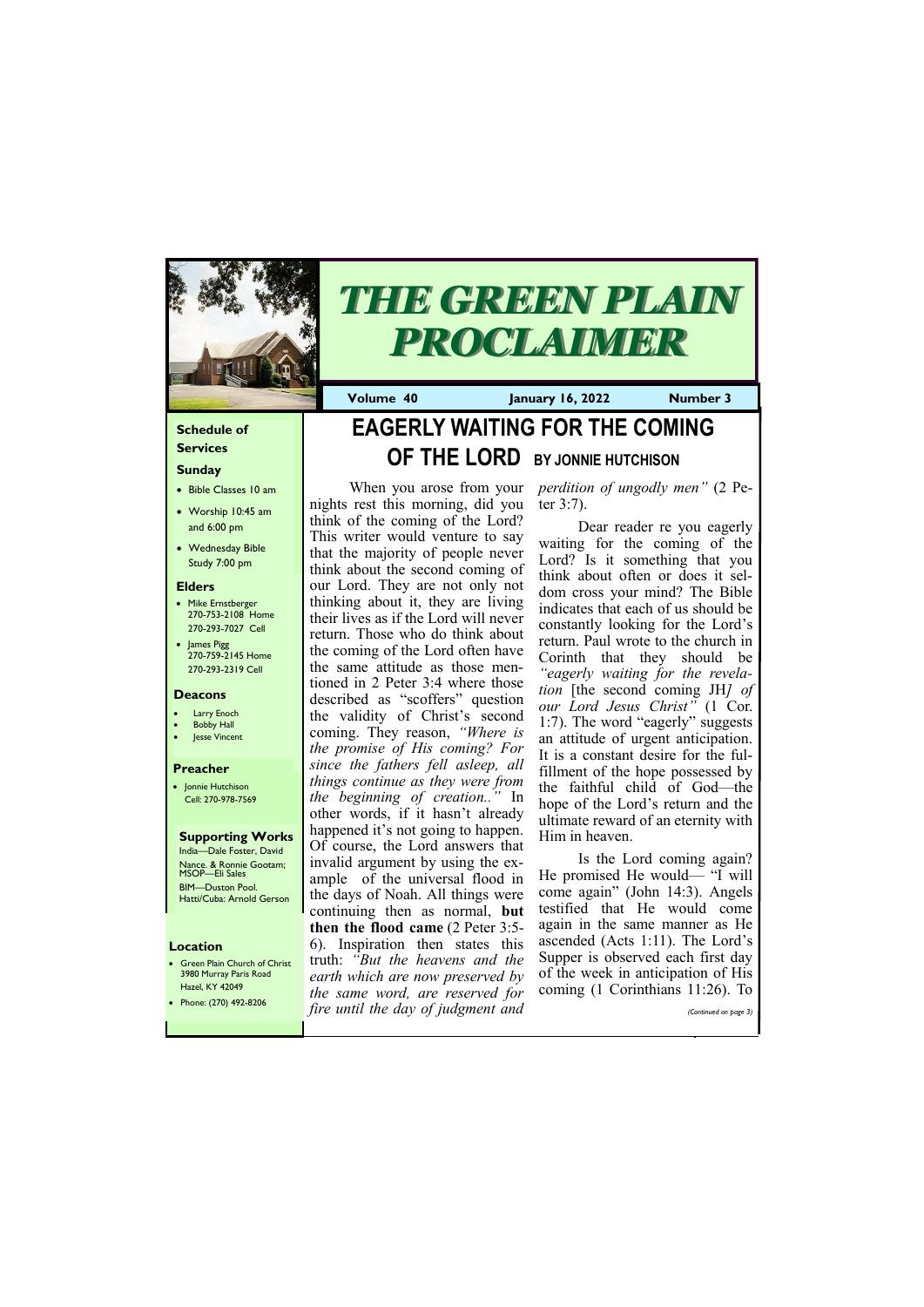### NEWS AND NOTES

*REMEMBER IN PRAYER: Green Plain members*: Peggy Jarvis, Joanne Barnes, Maxine Pool, Jim Fielder, Larry Enoch, Mary and Jim Lowrie, Margie Grady, Hayes Grady is recovering from surgery he had on Tuesday. and Jesse and Mary Vincent. Remember Vickie Canter as she continues to undergo treatments Please pray that these treatments will be successful. *Family and Friends:* Teresa Tacker, Bryan White, Kenneth Mizell, Dale Pentecost, Brett Wyatt, Roger Rhoades, Joel White, Nat and Rita Evans and Larry and Rose Wyatt.

**OUR SYMPATHY** is extended to the family of Jackie Armstrong who passed from this life this past week. Funeral arrangements are as follows: Visitation is Monday from 10 am to 1 pm. at J.H. Churchill. The funeral will follow at 1:00 pm. Please pray for her children and Sue, Bobby and Karen. We will certainly miss Jackie's presence in our assemblies. "Blessed are the dead who die in the Lord…." (Rev. 14:13).

- **PANTRY ITEMS January 2022: 2—Peaches; 9—Peanut Butter; 16—Carrots; 23— Peas; 30— Canned Potatoes.** Please bring any additional items you wish for the "blessing box" which is located next to the breezeway on the north side of the building.
- **January 2022 Anniversaries: None. Birthdays:** 14—Shane Smith;18—Karen (Hall) Elkins; 26—Marjorie Grady; Please let us know if we have left anyone out.
- *ENROLL IN A FREE BIBLE CORRECSPONDENCE COURSE. Send your name and complete mailing address and phone number to Green Plain church of Christ 3980 Murray Paris RD Hazel, KY 42049 or email your request to greenplaincoc@gmail.com.*
- **Watch** *A BIBLE ANSWER* **each Sunday at 8:00 am locally on the CW WQWQ TV in Paducah, KY.**

# **Page 2**

### **THOSE TO SERVE JANUARY 2021**

**Announcements: Mike Ernstberger Preside at Lord's Table AM: Larry & Junior Preside at Lord's Table PM: 2—Larry; 9—Bobby; 16—Larry; 23—Bobby; 30—Larry Opening Prayer AM 2—Jonnie; 9—Chad; 16—James; 23—Jim; 30—Mike**

**Closing Prayer PM 2—Jesse; 9—David; 16—Roy; 23—Bobby; 30—Perry Song Leaders: AM Perry-; PM Mike-; WED Chad Count Contribution: Larry & James**

*LESSONS TODAY* **Bible Study-10 AM** *The Book of Acts*

# **Worship**

**10:45 am***— "The Wrath of God"*



**6 pm—** *"Lessons From Jericho"*

**Wednesday Bible Class** *A Study of 1 John*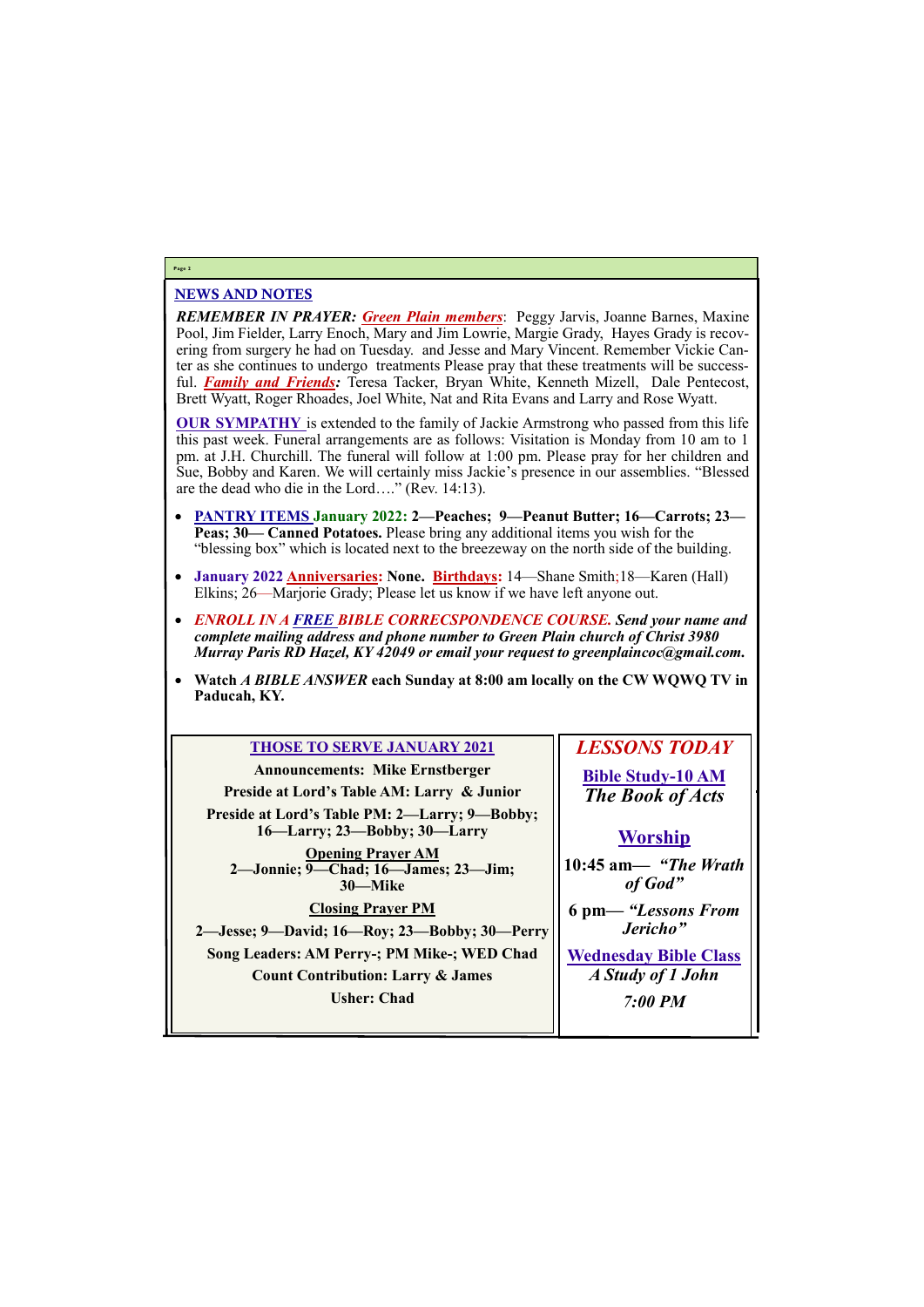**Page 3**

the church in Philippi the inspired Paul wrote, *"For our citizenship is in heaven, from which we also eagerly wait for the Savior, the Lord Jesus Christ, who will transform our lowly body that it may be conformed to His glorious body, according to the working by which He is able even to subdue all things to Himself"* (Philippians 3:20-21).

The only way one may truly be eagerly awaiting the Lord's return is to be prepared for it. When the Lord has returned it will be too late to prepare. Now is the time! (2 Corinthians 6:2).

Though no human knows when Jesus is coming we know that He is. Are you ready for Him to come? You can be if you are willing to obey His commands to believe in Him as the Son of God (John 8:24), repent of your sins (Acts 17:30-31), confess your faith in Him (romans 10:9-10) and be immersed in water into His death to have your sins washed away by His precious blood (Mark 16:15-16; Acts 2:38; Romans 6:3-4; Galatians 3:26-27) And then, to eagerly await His return by living in hope as His faithful servant. Then…. *"When Christ who is our life appears, then you also will appear with Him in glory"* (Colossians 3:4).

*(Continued from page 1)*

# **IT'S FUNNY HOW . . .**

It's funny how difficult it can be to wake up for worship, and yet how easy it is to wake up super early for our favorite hobbies.

It's funny how a cold and cough can keep us from going to worship, yet the same cold is hardly even noticed when a day of fun is planned.

It's funny how treacherous the road conditions look when Bible class is the destination, and how passable they appear when a social event is planned.

It's funny how \$20 can seem so large when the collection plate goes by, and yet seem so insignificant when shopping at the mall.

It's funny how long it can feel to spend 60 minutes serving the Lord, and how quick those 60 minutes can go when watching TV or playing games.

It's funny how difficult it can be to read a few pages of Scripture, and yet how

It's funny how quickly people believe what they read and see in the media, and yet how skeptical they are of the Bible.

It's funny how difficult it can be to talk to others about God, and yet how easy it is to talk about sports, TV shows, and what's happening in the news.

It's funny how quickly people believe what they read and see in the media, and yet how skeptical they are of the Bible.

It's funny how difficult it can be to talk to others about God, and yet how easy it is to talk about sports, TV shows, and what's happening in the news.

easy it is to read 300 pages from a good book. *(Continued on page 4)*

 I'll admit these statements are difficult to read. Some of these statements may step on toes, including my own, but these are important points to consider. Is it funny? No, perhaps that's not the right word. But it is interesting how inconsistent and misguided we can be in our decisions. What is really important to us? What are we truly focused on? It really comes down to our perspective. 1 Corinthians 15:58 says, "Therefore, my be-